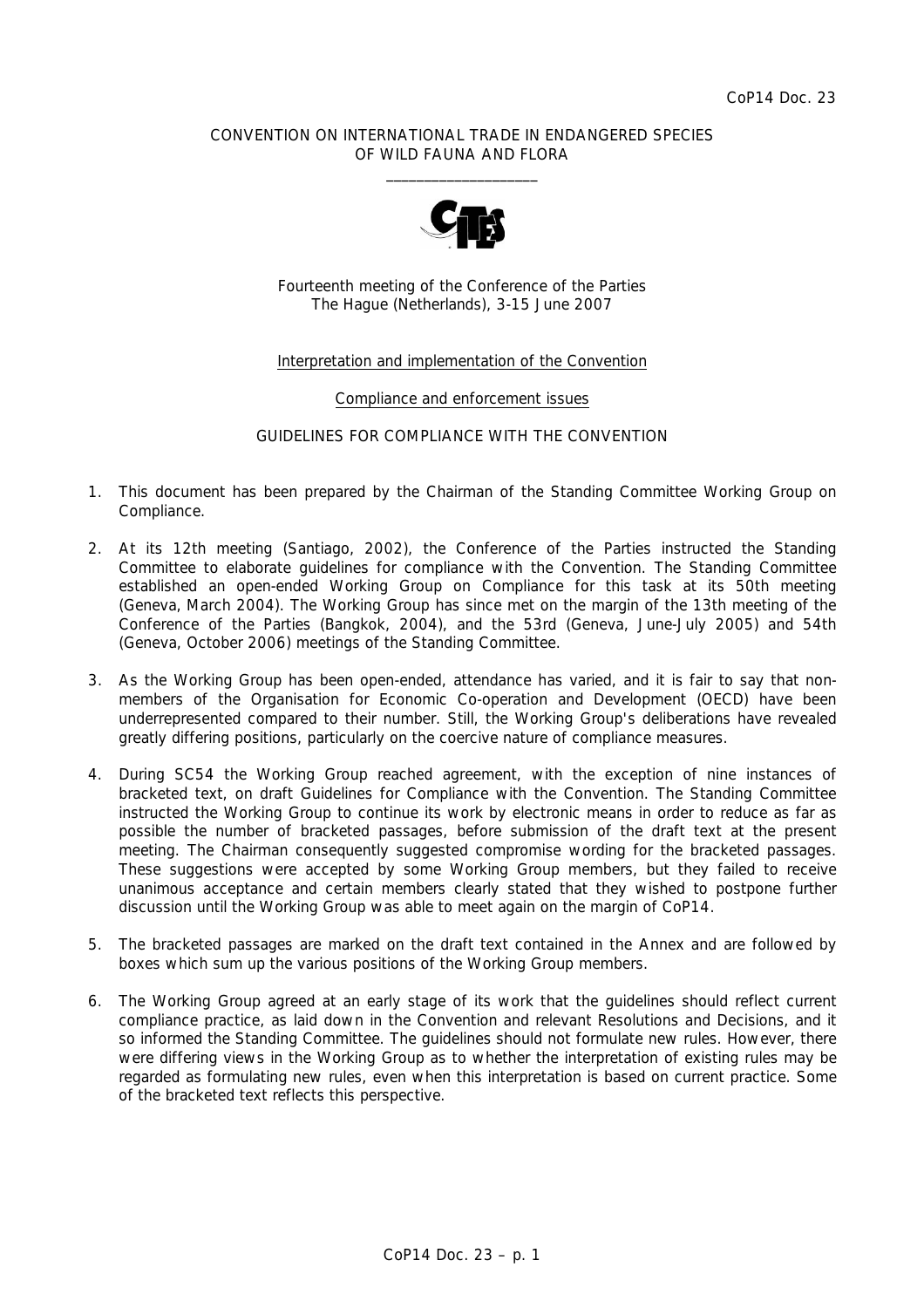## Recommendation

7. The Chairman of the Working Group proposes that the Group reconvene on the margin of CoP14 in order to finalize the guidelines for compliance with the Convention, on the basis of the draft text contained in the Annex.

#### COMMENTS FROM THE SECRETARIAT

- A. The Secretariat welcomes the progress that the Working Group has made in elaborating guidelines for compliance with the Convention and looks forward to their completion. The draft guidelines serve to 'codify' and integrate the currently fragmented compliance scheme and provide a balanced and flexible basis for applying it in a more consistent, proportionate and fair manner. This will afford the scheme increased certainty and credibility. The draft guidelines also make the compliance scheme more transparent and user-friendly, enabling it to better meet the needs and expectations of Parties and relevant Convention bodies. The guidelines should ultimately bring about improved compliance with CITES, thereby enhancing the Convention's overall effectiveness.
- B. When finalizing the guidelines, the Working Group should recommend any follow-up actions which might be needed to put them into effect.
- C. Costs associated with the Secretariat's support to the Standing Committee on compliance matters, including the possible development of a database for maintaining compliance-related information, are reflected in the costed programme of work.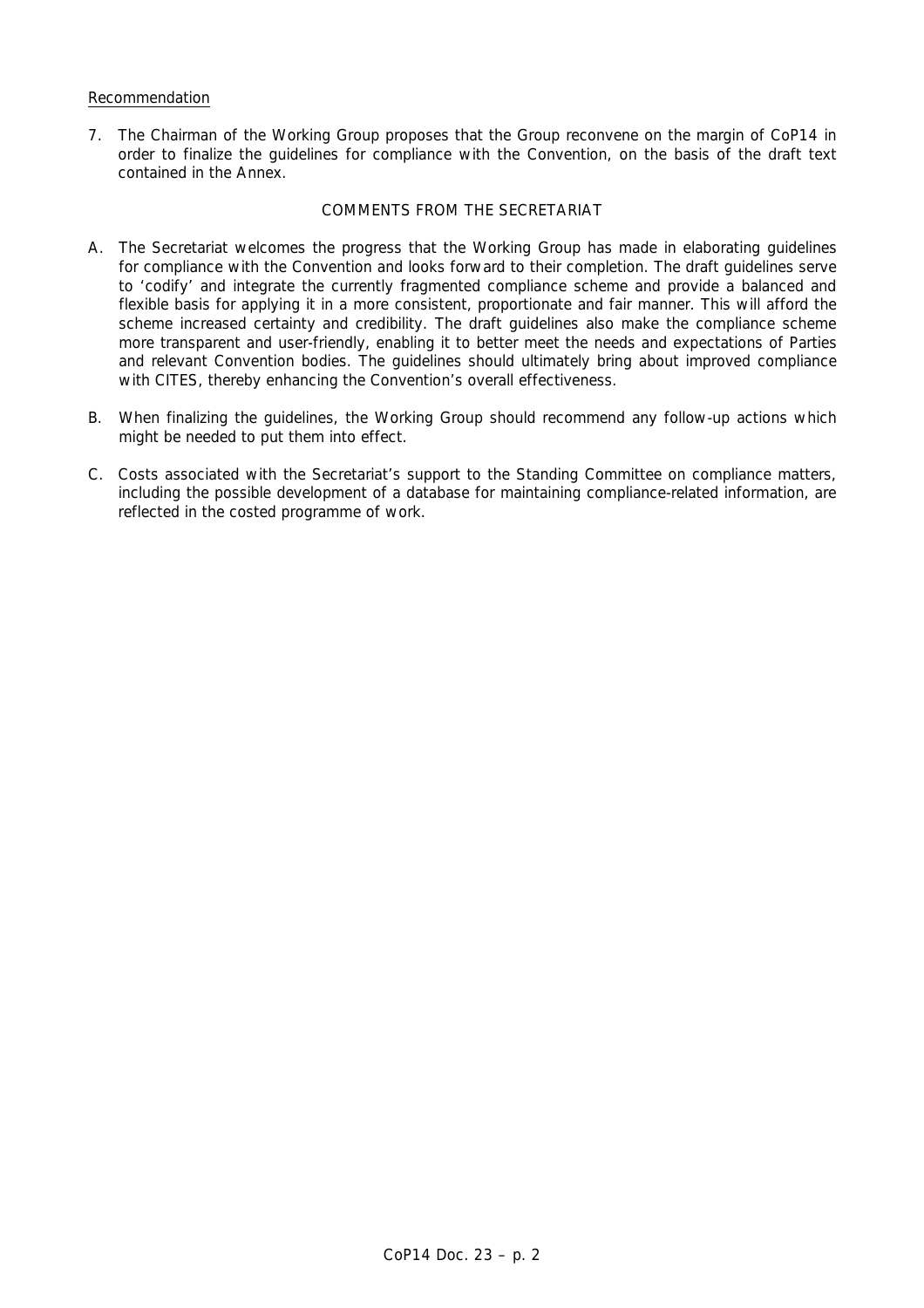## DRAFT GUIDELINES FOR COMPLIANCE WITH THE CONVENTION *[Document SC54 Com. 4 with the addition of subsequent comments from the Working Group]*

### **I Objective and scope**

1. The objective of these guidelines is to [inform Parties and others of CITES procedures concerning promoting, facilitating and achieving]/[promote, facilitate and achieve] compliance with obligations under the Convention and, in particular, assisting Parties in meeting their obligations regarding such compliance.

The Chairman proposed deleting the text in the second pair of brackets, considering that it was rendered redundant by the last part of the sentence: "assisting Parties in meeting their obligations..."

This was acceptable to some WG members, whereas other members retained a strong preference for maintaining that text (and deleting the alternative): "We do believe that the purpose (...) is not merely to inform but, in addition, to promote and actually achieve compliance (...). The last part of the sentence focuses on facilitating and, perhaps, promoting compliance, but not on achieving [it]. Since the procedure provides for trade sanctions, we believe that this is an essential part of the objective."

 Specifically, the guidelines describe [and clarify] existing procedures in order to facilitate consistent and effective handling of compliance matters relating to obligations under the Convention, taking into account relevant Resolutions and Decisions, in both specific and general compliance matters.

The Chairman's proposal was to delete "and clarify", since this might be understood as "interpret", which is is controversil within the Working Group.

Some members accepted the deletion, whereas others wished to retain the wording, "as we believe that we are trying to develop a text which not only describes the current practice but smoothes out any inconsistency in order to provide a clear description of the relevant Resolutions and practice."

- 2. These guidelines address compliance matters relating to the obligations under the Convention, taking into account relevant Resolutions and Decisions. Particular attention should be paid to the following:
	- a) Designating Management Authority(ies) and Scientific Authority(ies) (Article IX);
	- b) Permitting trade in CITES-listed specimens only to the extent consistent with the procedures laid down in the Convention (Articles III, IV, V, VI, VII and XV);
	- c) Taking appropriate domestic measures to enforce the provisions of the Convention and prohibit trade in violation thereof (Article VIII, paragraph 1);
	- d) Maintaining records of trade and submitting periodic reports (Article VIII, paragraphs 7 and 8); and
	- e) Responding as soon as possible to communications of the Secretariat related to information that a species included in Appendix I or II is being adversely affected by trade in specimens of that species or that the provisions of the Convention are not being effectively implemented (Article XIII).
- 3. The procedures described in these guidelines are without prejudice to any rights and obligations and to any dispute settlement procedure under the Convention.

#### **II General principles**

- 1. A supportive and non-adversarial approach is taken towards compliance matters, with the aim of ensuring long-term compliance.
- 2. Compliance matters are handled as quickly as possible. Such matters are considered and ensuing compliance measures are applied in a fair, consistent and transparent manner.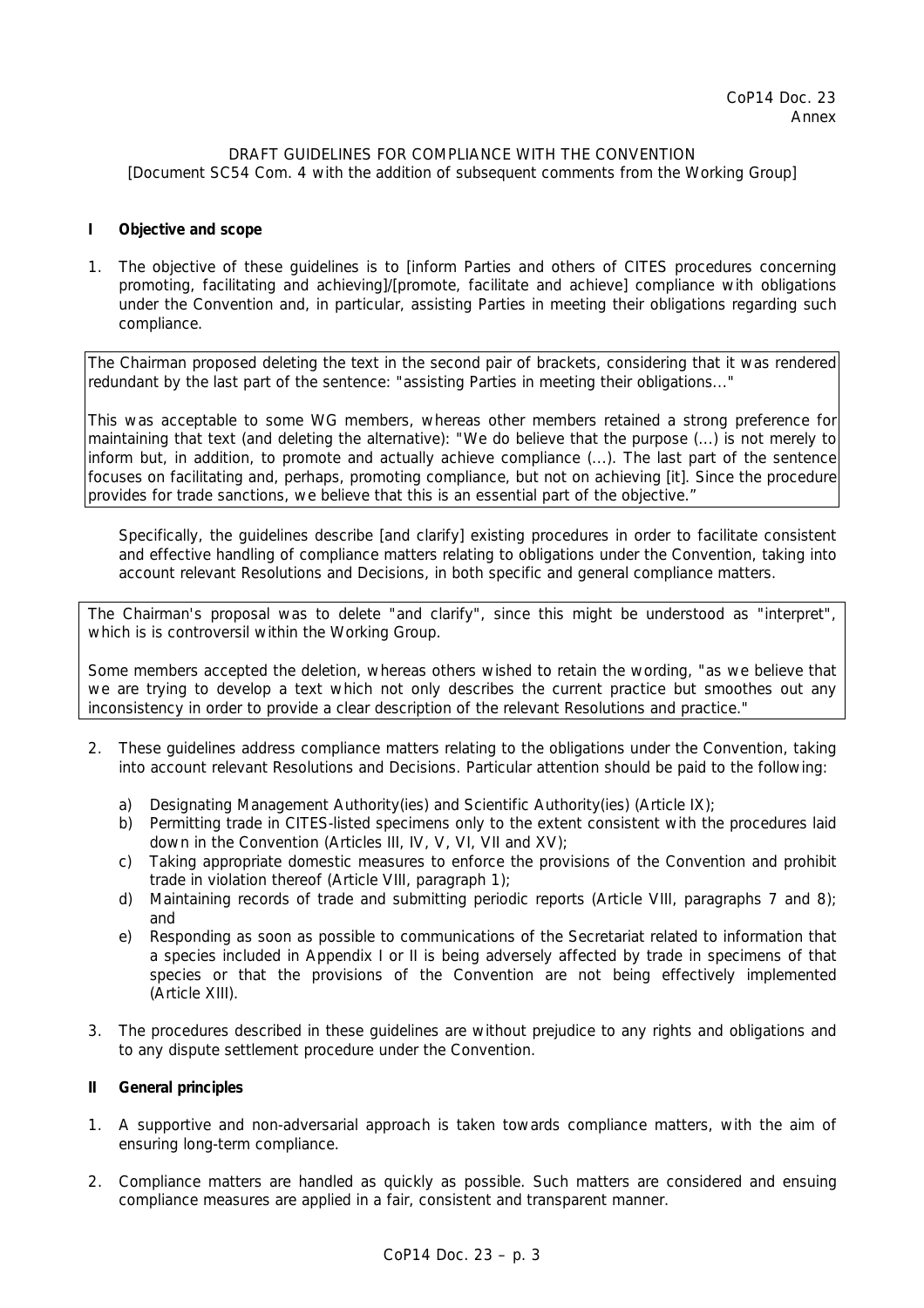3. Generally, findings, reports and communications in compliance matters are not treated confidentially.

 However, communications between the Secretariat and individual Parties on specific compliance matters are generally confidential.

4. Decisions on whether to close or keep open debates in compliance matters[, including the reasoning,] are taken according to the Rules of Procedure of the body considering the matter.

The Chairman suggested deleting the bracketed text, since the reasoning behind a decision to close a debate or not will be made before an open session and thus be a matter of public record.

While some members accepted this, others wished to retain the notion of "reasoning" to clarify the existing procedures and ensure greater safeguards for the Parties.

If retained, it should at least be rephrased in a syntactically correct wording: "Decisions on whether to close or keep open debates in compliance matters should be reasoned and taken according to the Rules...."

5. The Secretariat communicates compliance-related decisions to the relevant authorities.

### **III The various bodies and their compliance-related tasks**

- 1. Compliance matters are handled by various CITES bodies. Some of their functions are listed below.
- 2. The Conference of the Parties:
	- a) provides general policy guidance on compliance issues;
	- b) directs and oversees the handling of compliance matters particularly through the identification of key obligations and procedures;
	- c) reviews as needed decisions of the Standing Committee related to specific compliance matters; and
	- d) may delegate certain authority to the Standing Committee or other bodies.
- $2<sup>bis</sup>$  When the Conference of the Parties decides to carry out itself the tasks delegated to the Standing Committee, it follows the same procedures as those described below for the Standing Committee.

One member suggested deleting paragraph 2bis.

The Chairman considers that deleting this article will not reduce the Conference's ability to seize itself of any matter it pleases. Retaining the article makes it clear which rules apply for the Conference's handling of compliance matters.

- 3. The Standing Committee, acting in accordance with instructions from and authority delegated by the Conference of the Parties, handles general and specific compliance matters, including:
	- a) monitoring and assessing overall compliance with obligations under the Convention;
	- b) advising and assisting Parties in complying with obligations under the Convention;
	- c) verifying information; and
	- d) taking compliance measures as described below.
- 4. The Animals and Plants Committees, acting in accordance with instructions from and authority delegated by the Conference of the Parties, advise and assist the Standing Committee and the Conference of the Parties with regard to compliance matters, *inter alia* by undertaking necessary reviews, consultations, assessments and reporting. These Committees are entrusted with specific tasks in the handling of matters related to the review of significant trade.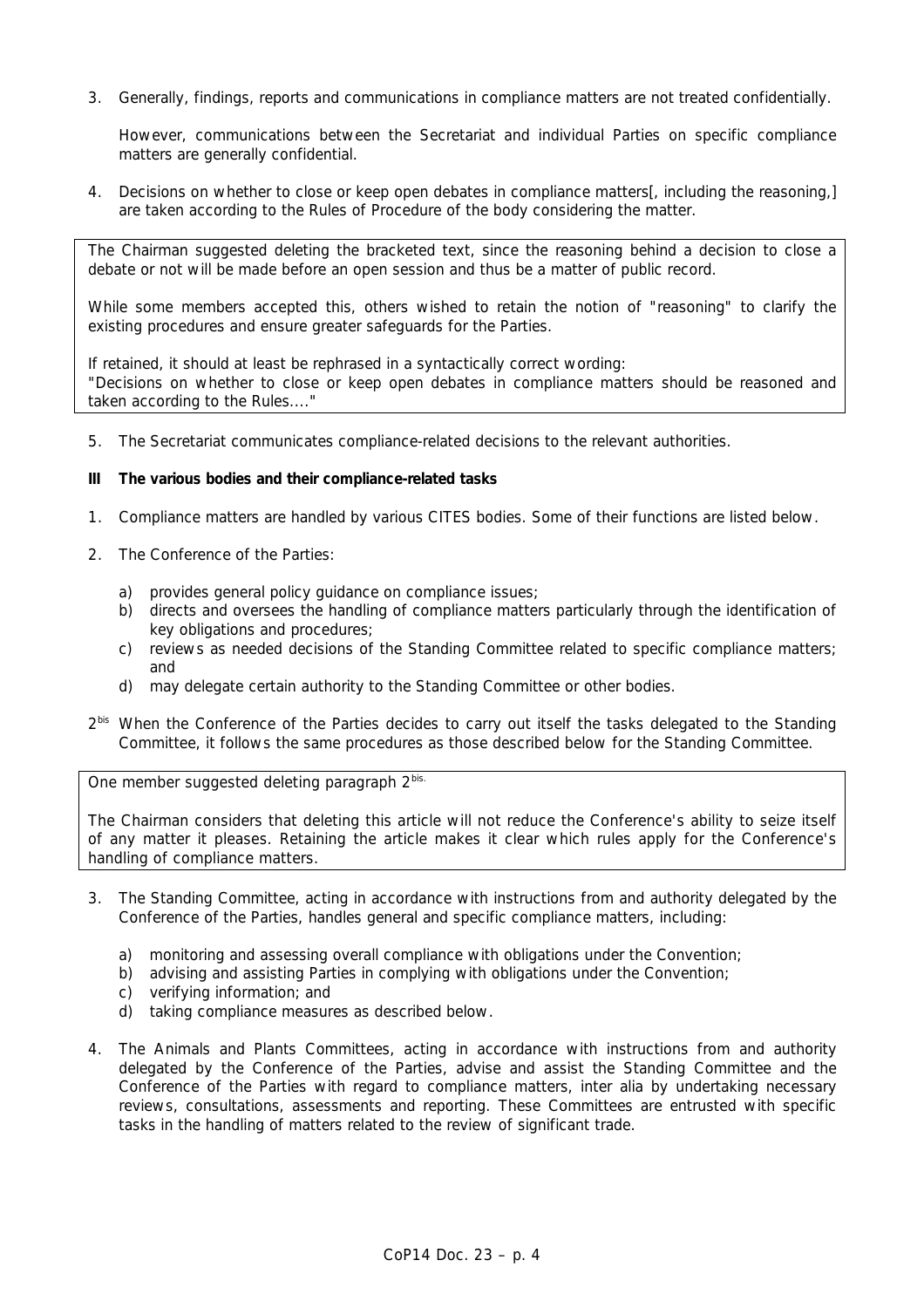- 5. The Secretariat:
	- a) assists and supports the Animals and Plants Committees, the Standing Committee and the Conference of the Parties in carrying out their functions concerning compliance matters as described in these guidelines and, where applicable, according to the procedures set out in relevant Resolutions and Decisions;
	- b) receives, assesses and communicates to the Parties information on compliance matters;
	- c) advises and assists Parties in complying with obligations under the Convention;
	- d) makes recommendations for achieving compliance; and
	- e) monitors the implementation of compliance-related decisions.

#### **IV Handling of specific compliance matters**

- *A. Identification of potential compliance matters* 
	- 1. Annual and biennial reports, legislative texts as well as other special reports and responses to information requests, for example within the review of significant trade or the national legislation project, provide the primary, but not exclusive, means of monitoring compliance with obligations under the Convention.
	- 2. The Secretariat provides a Party concerned with information it receives about that Party's compliance, and communicates with the Party regarding this matter.
	- 3. In response, the Party informs the Secretariat as soon as possible of any relevant facts in so far as its laws permit and, where appropriate, proposes remedial action. Where the Party considers that an inquiry is desirable, such inquiry may be carried out by one or more persons expressly authorized by the Party.
	- 4. Any Party concerned over matters related to trade in specimens of CITES-listed species by another Party may bring the matter up directly with that Party and/or call upon the Secretariat for assistance.
	- 5. Parties themselves are encouraged to give the Secretariat early warning of any compliance matter, including the inability to provide information by a certain deadline, and indicate the reasons and any need for assistance.
	- 6. Where compliance matters are identified, the Parties concerned are given every opportunity to correct them within reasonable time limits, if necessary with the assistance of the Secretariat.
- *B. Consideration of compliance matters* 
	- 1. If the Party fails to take sufficient remedial action within a reasonable time limit, the compliance matter is brought to the attention of the Standing Committee by the Secretariat in direct contact with the Party concerned.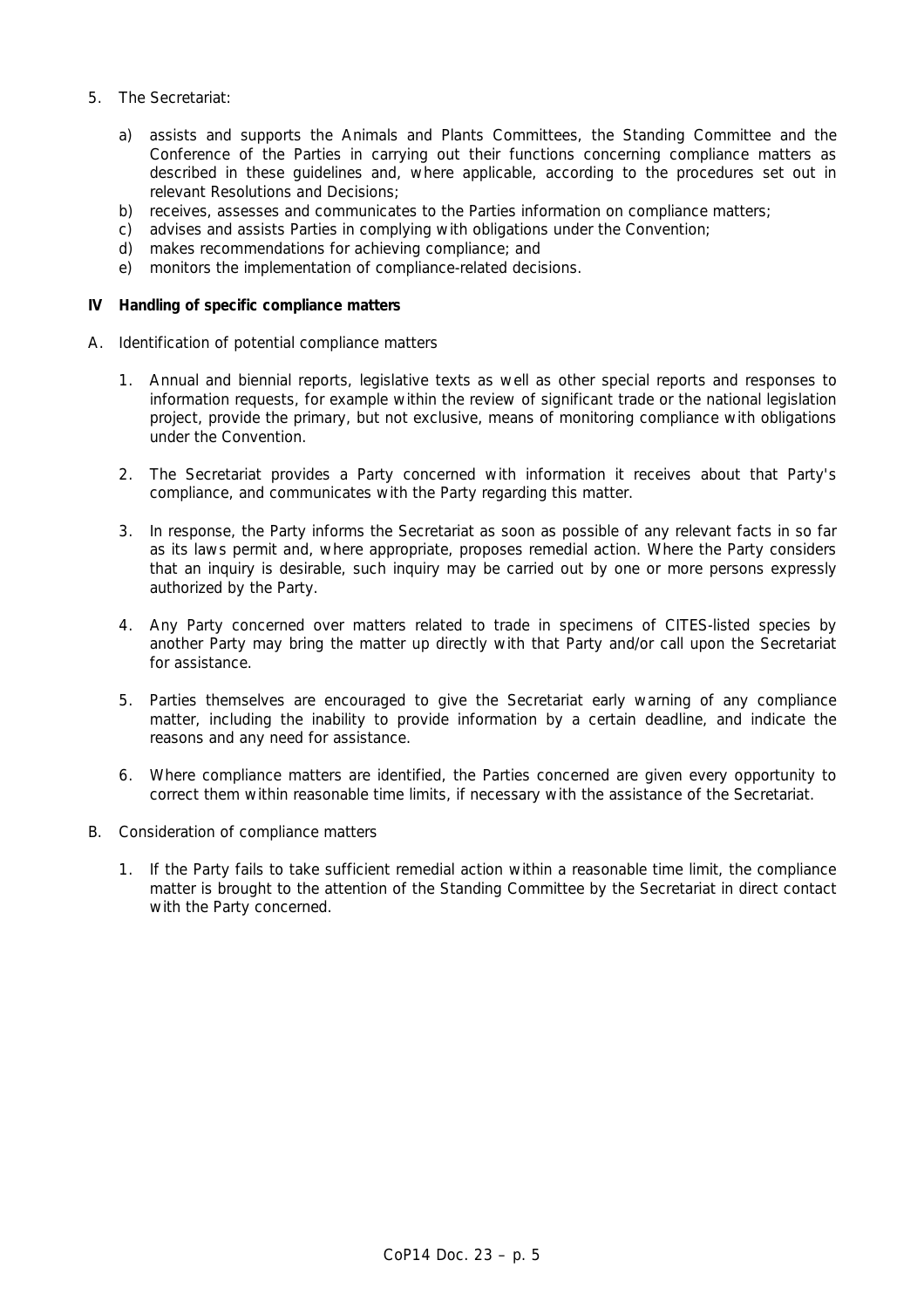2. If a matter of compliance is brought to the attention of the Standing Committee by [other (directly affected) Parties]/[others in accordance with the Rules of Procedure], the Standing Committee:

The Chairman proposed deleting the first bracketed text while retaining the second, if his suggestion to delete paragraph c) below was accepted.

One WG member strongly opposed this and wished to retain "other directly affected Parties". It was concerned that the procedures set out above, under section IV A paragraphs 2-6 and section IV B might create new triggering mechanisms. It believed that the triggering power must be limited to those Parties which are directly affected by the non-compliance situation instead of allowing "any party including NGOs" to trigger such processes.

- a) refers the matter to the Secretariat for action according to the procedure in section IV, A, paragraphs 2-6 above; or
- b) rejects it under paragraph 5 below; [or
- c) follows the procedures as described below].

The Chairman had suggested deleting paragraph c) since, according to the Standing Committee Rules of Procedure (Rule 20), documents to be considered at a meeting shall normally be provided to the Secretariat (within a certain deadline). The normal way of bringing a matter to the attention of the Committee thus goes through the Secretariat. Compliance matters are too serious to be dealt with on the (oral) input of one Party. The proper way of dealing with the matter in such cases is to refer it to the Secretariat [paragraph a].

 This suggestion was accepted by some members, but others disagreed: "We think that it is critical for the Standing Committee to be able to take the decisions it deems appropriate. It should not be limited to merely referring matters to the Secretariat. We do not believe that this reflects the mandate of the Standing Committee or current practice. Moreover, we think it is important to have a clear link with the procedures set out from paragraph 3 onwards in order to ensure clarity and coherence within the document."

- 3. When compliance matters are brought to the attention of the Standing Committee, it is generally done in writing and includes details as to which specific obligations are concerned and an assessment of the reasons why the Party concerned may be unable to meet those obligations.
- 4. When a compliance matter is brought to the attention of the Standing Committee, the Secretariat immediately informs the Party or Parties concerned.
- 5. The Standing Committee rejects compliance matters which it considers are trivial or ill-founded.

 Where the Standing Committee has decided that the submission is not trivial or ill-founded, the Party concerned is given the opportunity to provide comments within a reasonable time limit.

- 6. The Standing Committee decides whether to gather or request further information on a compliance matter whenever such information may be found and whether to seek an invitation from the Party concerned to undertake the gathering and verification of information in the territory of that Party or wherever such information may be found.
- 7. The Party concerned has the right to participate in discussions with respect to its own compliance, in accordance with the Rules of Procedure of the relevant body.
- 8. If a Party cannot access the financial resources needed to participate in CITES meetings where its own compliance is being considered, it is able to request assistance from the Secretariat or the Standing Committee in identifying such resources.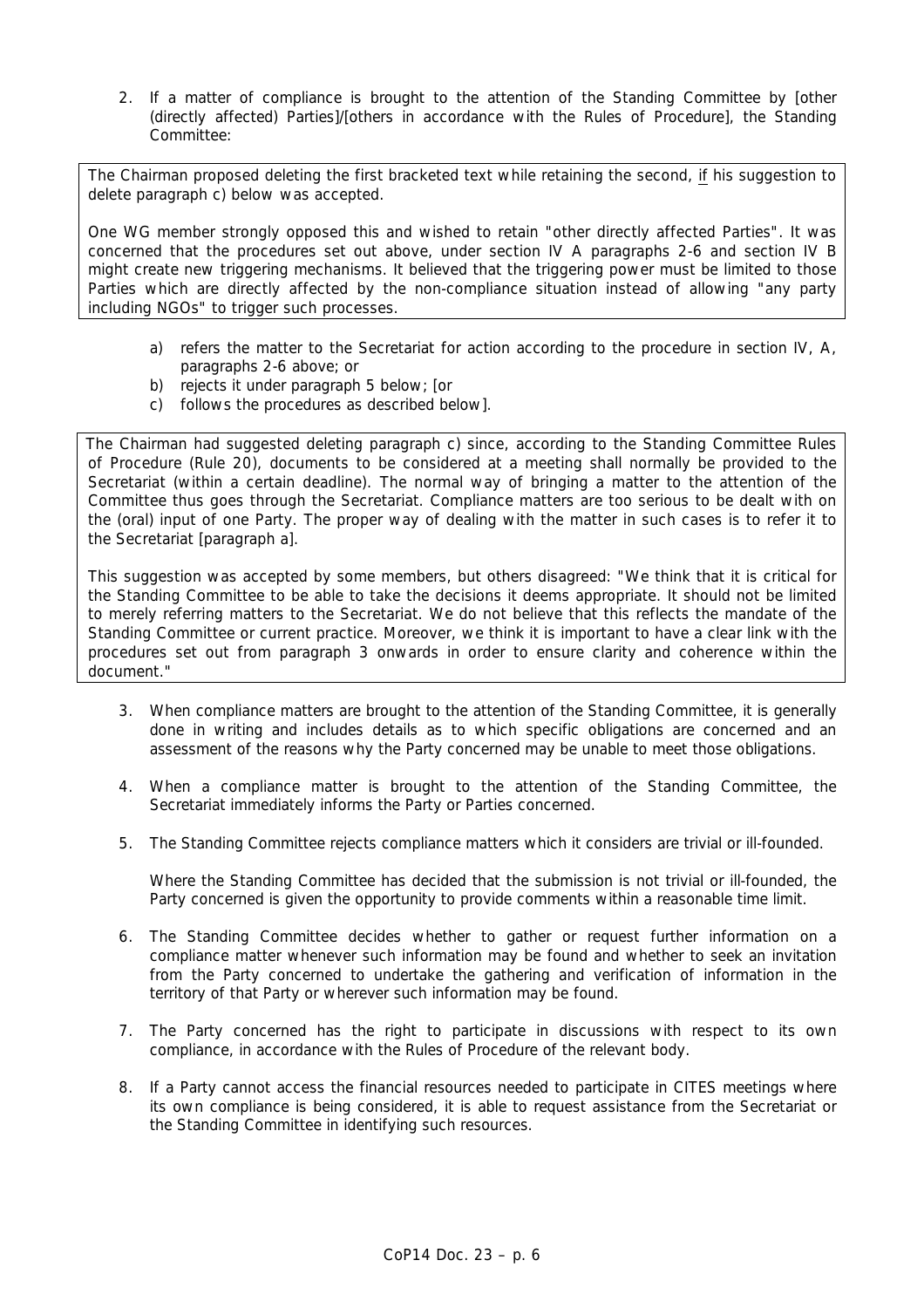# *C. Measures to achieve compliance*

- 1. If a compliance matter has not been resolved, the Standing Committee decides to take one or more of the following measures:
	- a) provision of advice, information and appropriate facilitation of assistance and other capacitybuilding support to the Party concerned;
	- b) request of special reporting from the Party concerned;
	- c) issuance of a written caution, requesting a response and offering assistance;
	- d) recommendations of specific capacity-building actions to be undertaken by the Party concerned;
	- e) in-country assistance, technical assessment and verification mission, upon the invitation of the Party concerned;
	- f) public notification of compliance matters sent through the Secretariat to all Parties advising that compliance matters have been brought to the attention of a Party and that, up to that time, there has been no satisfactory response or action;
	- [fbis] issuance of declaration of non-compliance;] and /or

The Chairman had suggested paragraph f<sup>bis</sup>) to be deleted as redundant, unless "declaration of noncompliance" is more than another way of describing the "public notification" in paragraph f) above. Again, some WG members agreed with this, whereas others found it "useful to include this measure to ensure that the Standing Committee has a wide range of options at its disposal to ensure that the Party concerned is brought back into compliance as quickly as possible. In addition, it is our understanding that this measure reflects current practice. This measure is certainly not covered by a public notification of compliance matters, because that merely signals that there is an issue and falls short of determining whether the line of compliance to non-compliance has been crossed."

- g) request of a compliance action plan to be submitted to the Standing Committee by the Party concerned identifying appropriate steps, a timetable for when those steps should be completed and means to assess satisfactory completion.
- 2. In certain cases, the Standing Committee decides to recommend the suspension of commercial or all trade in specimens of one or more CITES-listed species, consistent with **[Article XIII of]** the Convention. Such a recommendation may be made in cases where a Party's compliance matter is unresolved and persistent and the Party is showing no intention to achieve compliance or a State not a Party is not issuing the documentation referred to in Article X of the Convention. Such a recommendation is always specifically and explicitly based on the Convention and on any applicable Resolutions or Decisions by the Conference of the Parties<sup>1</sup>.

No objections were received to deleting as redundant the bracketed words "Article XIII of".

On the other hand, in the footnote, one WG member suggested deleting the references to "Resolution Conf. 11.3 (Rev. 13) (Compliance and enforcement)" and "Resolution Conf. 11.1(Rev. CoP13) (Establishment of committees)", seeing that "trade suspension" is not specified in Resolution Conf. 11.3 (Rev. CoP13) or Resolution Conf. 11.1 (Rev. CoP13) as a measure to promote and achieve compliance. One other member of the WG expressed sympathy with this suggestion.

Other members, however, pointed out that this footnote reflects a finely balanced compromise concerning the mandate of the Standing Committee to take measures on the suspension of trade, that all the members of the WG stretched their instructions to the maximum to achieve this compromise, and that any alterations could unravel this delicate compromise.

*<sup>1</sup> These currently include:* 

 *<sup>–</sup> Resolution Conf. 11.17 (Rev. CoP13) (National reports);* 

 *<sup>–</sup> Decision 13.82 (National laws for implementation of the Convention);* 

 *<sup>–</sup> Resolution Conf. 12.8 (Rev. CoP13) (Review of Significant trade in specimens of Appendix-II species);* 

 *<sup>–</sup> Convention Article XIII [and Resolution Conf. 11.3 (Rev. CoP13) (Compliance and enforcement)]; and* 

 *<sup>– [</sup>Resolution Conf 11.1(Rev. CoP13) (Establishment of committees)]*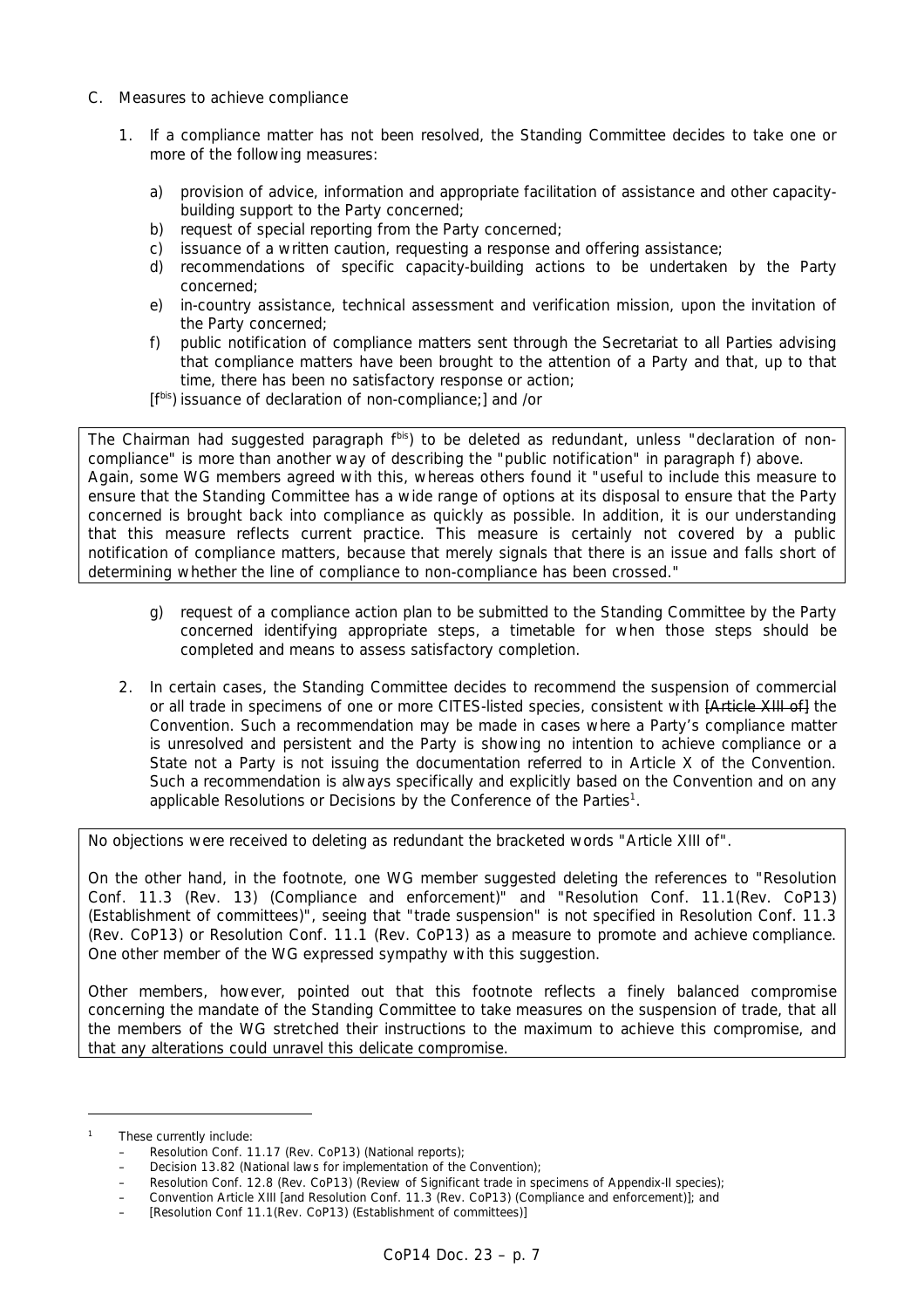[3. The list of measures above is not necessarily an exhaustive list of measures applied to date.] / [The list of measures above is not necessarily exhaustive.]

The Chairman had suggested keeping the first bracketed text minus the two last words ("to date"). One member wished to retain the entire first bracket as being "in line with the descriptive nature of the Guidelines".

Other members, however, strongly preferred the second sentence, believing "that it's important for the Standing Committee to have a wide range of measures available to it so that it is able to tailor the response measure to the compliance issue in front of it. (…) We note that over time, the Standing Committee has developed new measures to deal with new and novel situations and has been able to respond effectively to those situations. To limit the range of measures could prevent the Standing Committee from providing the most appropriate response."

- 4. When the Standing Committee decides upon one or more of the measures mentioned above, it takes into account:
	- a) the capacity of the Party concerned, especially developing countries and in particular the least developed and small island developing States and Parties with economies in transition;
	- b) such factors as the cause, type, degree and frequency of the compliance matters [and proportionality]; and

The Chairman had suggested deleting "and proportionality" as redundant, "cause, type, degree and frequency" being the very factors that are taken into account when applying the principle of proportionality.

One Party, however, wished to retain the wording "in order to make it clear that the measures taken by the Standing Committee must be 'proportional' to the seriousness of the non-compliance situation."

 c) the possible impact on conservation and sustainable use with a view to avoiding negative results.

These considerations are clearly set out in the Standing Committee's recommendations.

- *D. Monitoring and implementation of measures to achieve compliance* 
	- 1. The Standing Committee, with the assistance of the Secretariat, monitors the actions taken by the Party concerned to implement the measures taken. In this regard, the Standing Committee may, *inter alia*:
		- a) request the Party concerned to submit progress reports in accordance with a schedule; and
		- b) arrange, upon the invitation of the Party concerned, for an in-country technical assessment and for a verification mission.

In the light of progress, the Standing Committee decides whether to adjust the measures it has taken, or to take other measures.

- 2. Existing recommendations to suspend trade are generally reviewed at each Standing Committee meeting. They are also monitored intersessionally by the Secretariat. A recommendation to suspend trade is withdrawn as soon as the compliance matter has been resolved or sufficient progress has been made. The Secretariat notifies Parties of any such withdrawal as soon as possible.
- 3. The general guidelines in paragraphs D 1 and 2 above are in some cases supplemented by more precise provisions regarding specific categories of compliance matters, e.g. in the case of significant trade in specimens of Appendix-II species, and laid out in the Resolutions and Decisions related thereto.